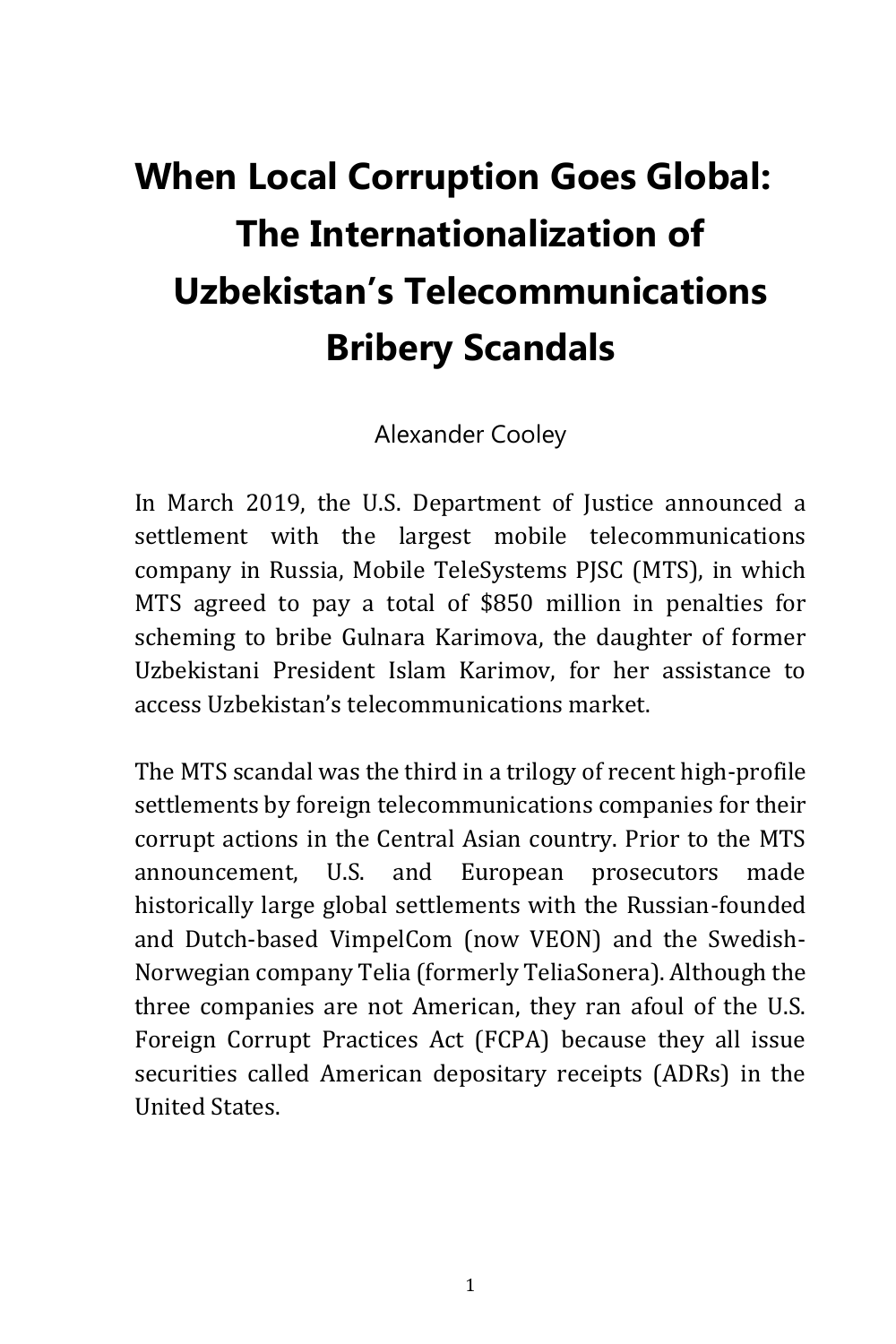The MTS-related indictment explicitly states that over the course of 11 years, Karimova and her co-defendant Bekhzod Akhmedov engaged in an "extensive bribery scheme" on behalf of Karimova—who, at the time, was "an Uzbek official"—for hundreds of millions of dollars, and that "in exchange for the bribes, Karimova corruptly used her influence over the Uzbek government to ensure" that the three companies acquired telecommunications licenses.<sup>1</sup> Further, the defendants "conspired with others to launder the bribe funds" through bank accounts, including in the United States. Assistant U.S. Attorney General Brian Benczkowski remarked, "Gulnara Karimova stands accused of exploiting her official position to solicit and accept more than \$865 million in bribes from these publicly traded telecom companies, and then laundering those bribes through the U.S. financial system."<sup>2</sup>

In total, the three companies—which, until 2012, dominated Uzbekistan's telecommunications market in mobile services with 23 million subscribers—were responsible for funneling nearly \$1 billion worth of bribe payments to Karimova and her high-level associates, making this one of the most significant series of enforcement actions in the history of the FCPA.

Why did all three of these experienced companies not only fail to conduct proper due diligence, but participate in elaborate corrupt schemes involving such a high-profile Uzbekistani official? Any cursory research would have revealed significant political risks to foreign investors given that Uzbekistan was consistently ranked near the global bottom of international governance and anti-corruption rankings for its abysmal rule of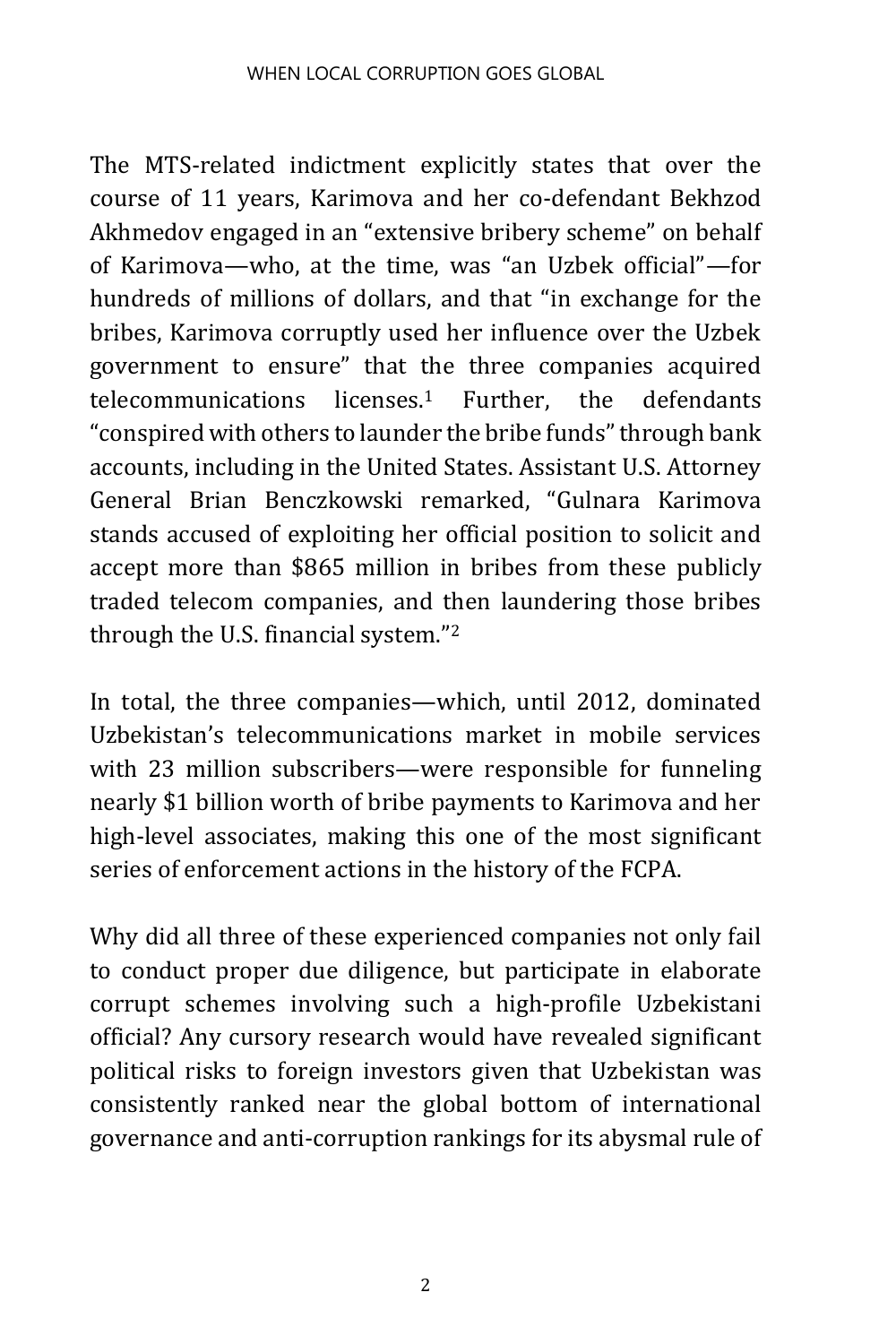law, authoritarianism, and chronic state predation and corruption.\*

Since gaining independence from the Soviet Union in 1991, Uzbekistan's economy remained mostly closed, autarkic and state-dominated—lagging in trade liberalization and retaining currency controls—rendering entire sectors at the mercy of connected state officials and bureaucrats. Indeed, an investors' survey conducted in 2008 found that businesses in Uzbekistan rated the country as the second-worst for frequency of bribe payments to tax authorities across the post-Soviet states, while a number of Canadian, Turkish, Indian and Kazakhstani investments in the country had been expropriated by Uzbekistani officials and ended in arbitration. The country's political situation should also have been of concern, given that it had been ruled with an iron fist by President Islam Karimov. The post-9/11 War on Terror made Uzbekistan a key strategic partner of the West due to its border with Afghanistan. Without much international protest, the Uzbekistani autocratic president was able to brutally crack down on all forms of political and religious activity under the guise of anti-terrorism. However, Karimov became a pariah in the West in May 2005 when Uzbekistan's security services brutally killed hundreds of demonstrators in the eastern city of Andijon, precipitating U.S. and EU sanctions.

Karimova, the Uzbekistani president's eldest daughter, was herself an international lightening rod of controversy. She

<sup>\*</sup> In 2016, the last year of Karimov's rule, Uzbekistan was ranked 177th out of 199 by TRACE's Bribery Risk Matrix and 156<sup>th</sup> out of 176 countries by Transparency International's Corruption Perceptions Index.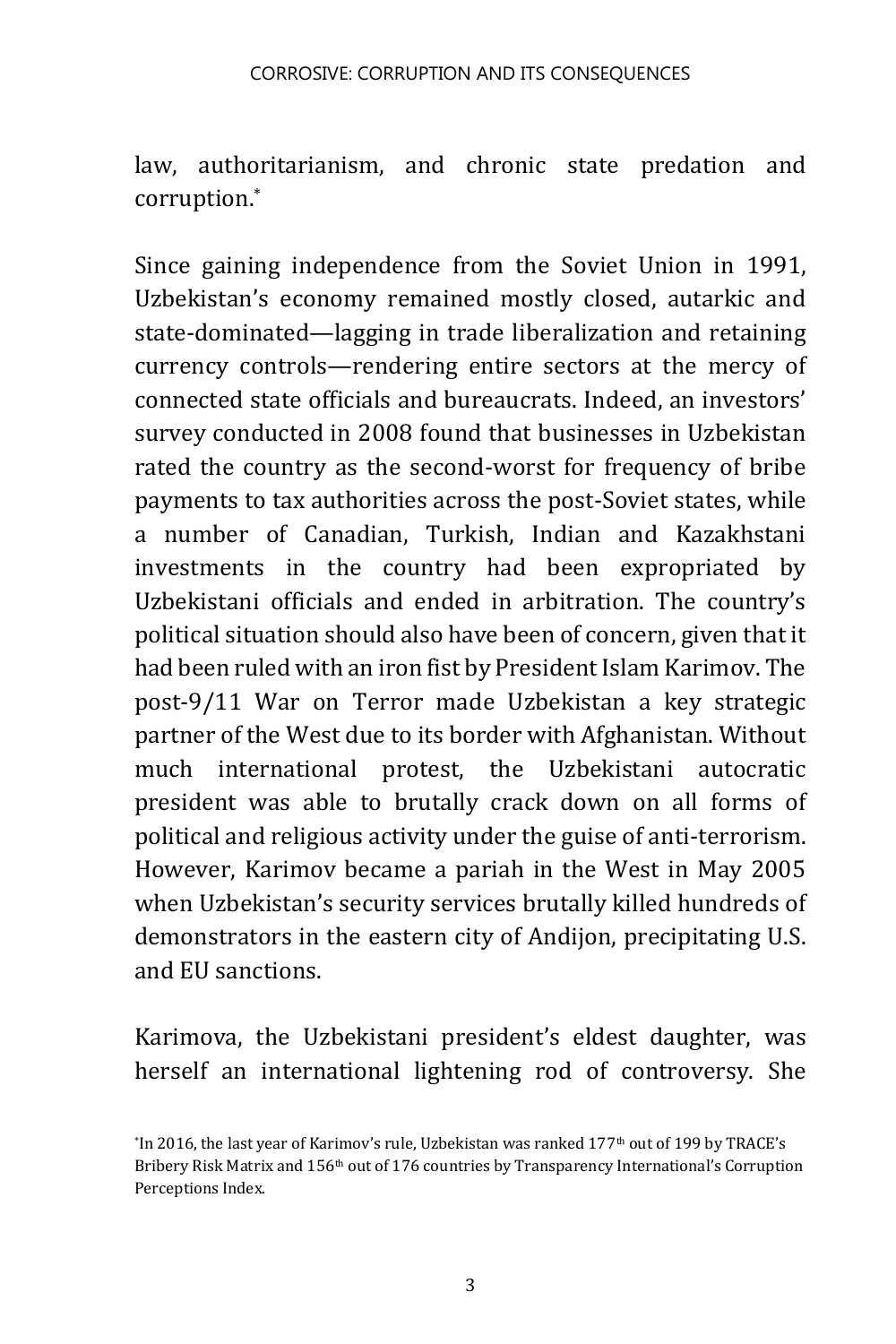adored the media spotlight and had free reign to pursue a number of activities in and out of the country. Even as she finished her Harvard education and went to work for Uzbekistan's Foreign Ministry, Karimova forged a career as a glamorous fashion and pop music icon (known by her stage name, Googoosha). She also rapidly built a business empire through her opaque conglomerate Zeromax, which she ruthlessly used to muscle in on successful local businesses in gold mining, cotton textile and energy. Broadly feared for her political clout—an often-quoted U.S. Embassy cable described her as "the single most hated person in Uzbekistan"—she was widely considered as a likely successor to her father to lead the country.

Because of her domestic power and standing, these three telecom companies actively sought Karimova's assistance in pursuit of access to Uzbekistan's market. Certainly, the perceived upside of investing was that Uzbekistan was an untapped market in the most populous Central Asian country, with over 30 million residents and a growing youth population. The lack of domestic technological or financial capacity made authorities turn to foreign investors to modernize the country's mobile cellular and internet infrastructure. The companies were aware of corruption and reputational dangers, but probably believed that such risks would be mitigated by finding the "right" local partner, calculating that the country would remain stable, secure and relatively predictable, especially if they secured the blessing of politically connected gatekeepers. An internal audit of Telia by the law firm Mannheimer Swartling found that the company's senior management showed "low ambition" in obtaining information about the short history and opaque ownership of its local partner and demonstrated no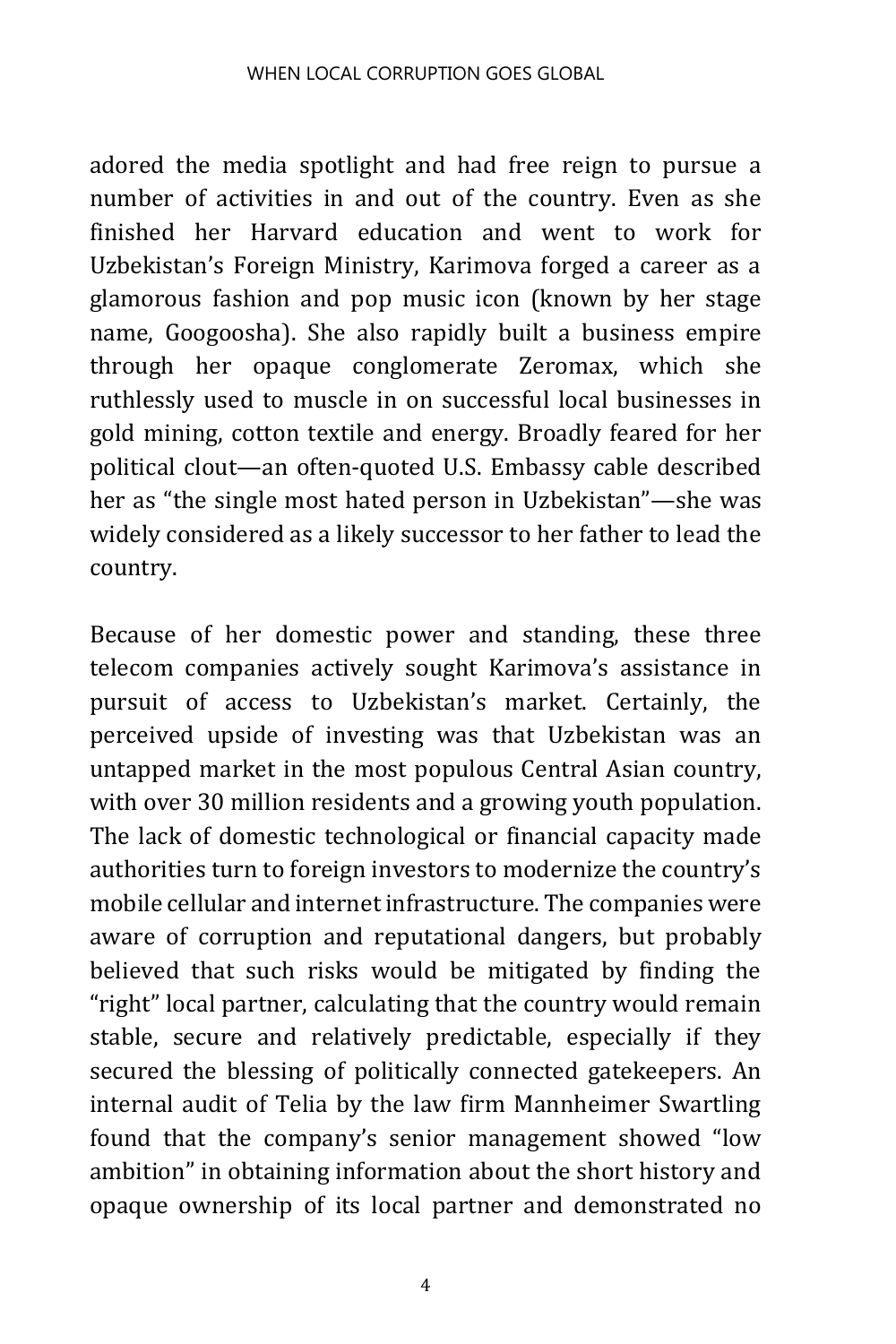interest in how this partner acquired its assets; the report also reprimanded the company's CEO for his uncritical attitude about conditions in Uzbekistan.

It is this assumption that offers the most interesting and important set of lessons from Uzbekistan's telecommunications corruption cases. Even though the leadership in these companies may have assumed that Uzbekistan's closed political and economic system would contain media and investigative scrutiny and provide adequate political protection, in practice, the corruption schemes were global in scope, involving complex networks of Western facilitators and fixers, foreign-registered shell companies, and an array of banks and bankers all too eager to facilitate transactions involving these corrupt proceeds. As a result, once the first Western media reports about the suspicious deals in Uzbekistan came out, international journalists and government investigators rapidly began to unravel the corruption schemes and even actively coordinated their investigations.

As the scandal snowballed and Karimova received a wave of negative international press reports for her suspected involvement, she herself became the target of a domestic political power shift in Uzbekistan. She was placed under house arrest by the security services, and her business empire was publicly dismantled. Quite simply, attempts to limit the scrutiny of these "local partnerships" in a seemingly remote country rapidly collapsed as the Uzbekistani telecom scandal erupted into a global scandal of dizzying proportions.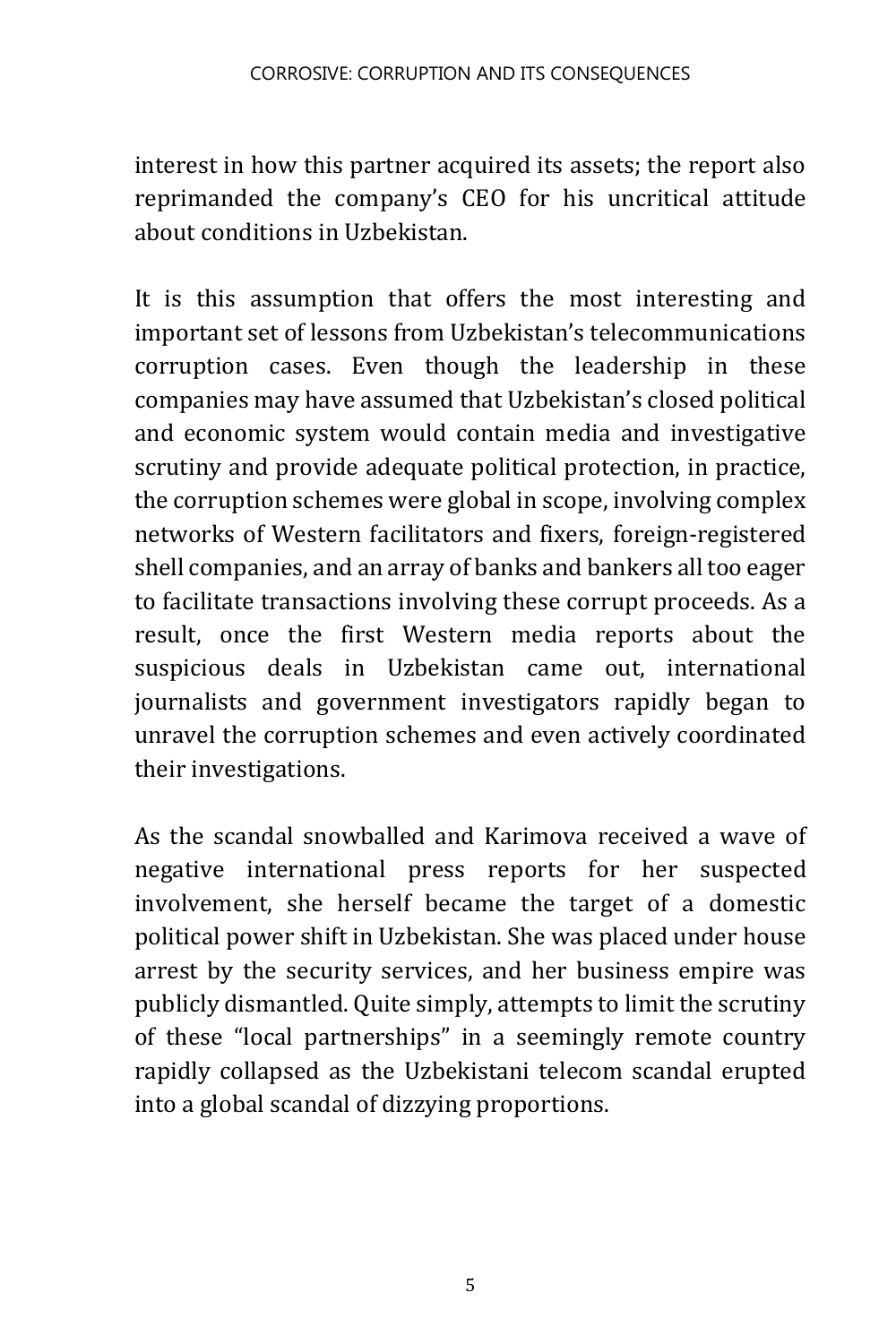## **Lesson One Global Vulnerability of Corruption: Shells and Banks and Schemes**

The first lesson of the Uzbekistani telecom scandal is that even in the most closed polities and economies, grand corruption operates at a global level. International corruption rankings such as TRACE's Bribery Risk Matrix or Transparency International's Corruption Perceptions Index—focus on the taking of bribes by public officials within individual countries, and the environment of countries where corrupt money changes hands. However, these same rankings tell us little about the national profiles and overseas operations of the companies that offer the actual bribes, the vehicles required to structure these illicit payments, and how these proceeds end up in the Western banking system and in Western assets such as luxury real estate.

<span id="page-5-0"></span>Though demands for bribes might be made by gatekeepers and their agents in closed and local settings, the architecture of grand corruption is run by networks of professional intermediaries—service providers, accountants, lawyers, bankers and real estate brokers—that collectively help to reroute corrupt payments from their point of origin and channel them into safe and secure assets that are owned or accessed by the bribe taker. In this light, one international report described Karimova as the head of a "powerful organized crime syndicate" embedded within the state of Uzbekistan. Yet this network required the enabling practices of corporate service providers in British overseas territories and the unethical actions of the group's bankers in the UK, Switzerland and Latvia.3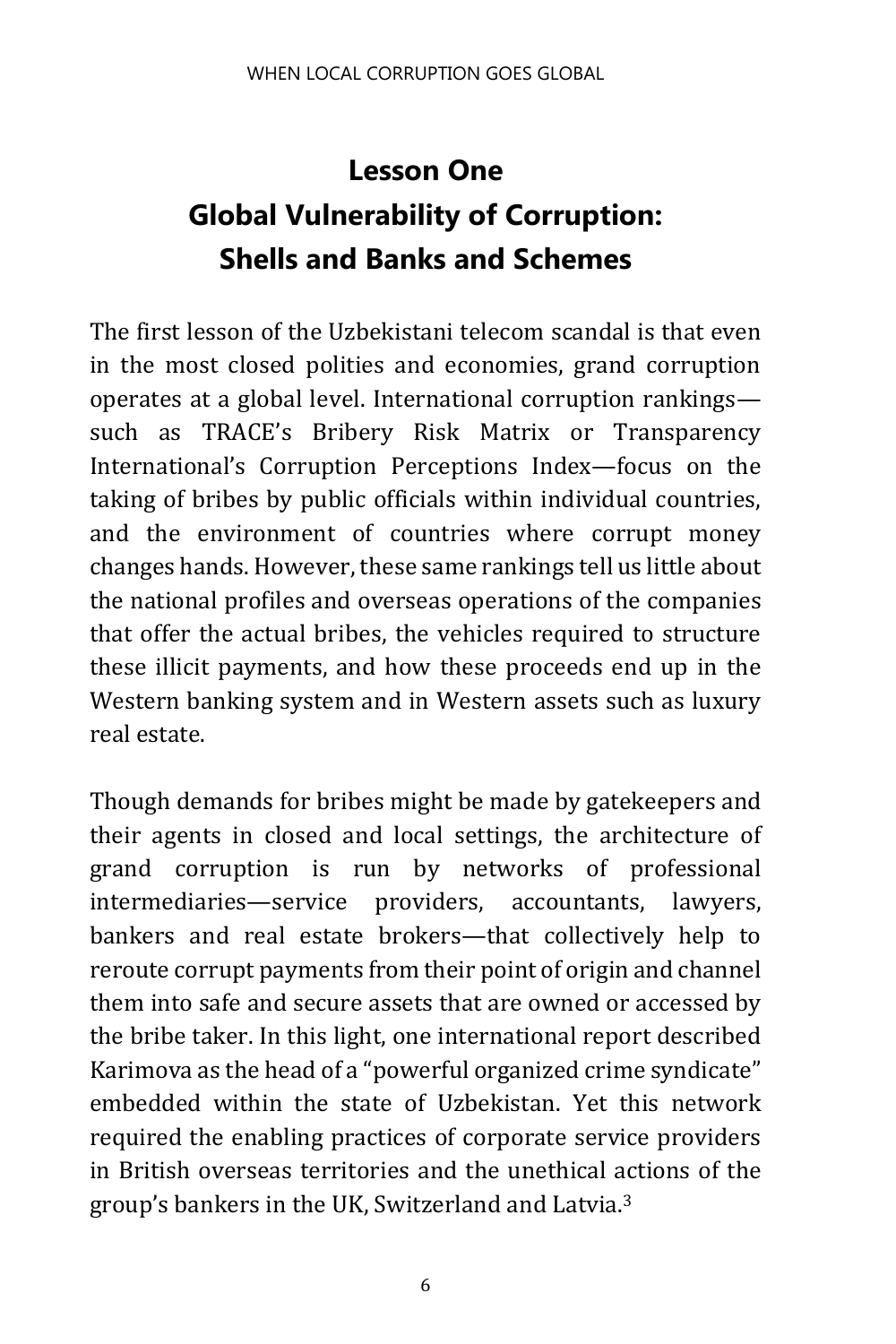Initially, each of the three foreign telecommunications companies acquired a local subsidiary in Uzbekistan with the purpose of obtaining 3G and 4G mobile licenses and radio frequencies from regulators at the Uzbek Agency for Communications and Information. But in all three telecom deals, a critical role was played by offshore-registered shell companies that were founded with the sole purpose of facilitating corrupt acquisition and kickback schemes. The most important of these was the Gibraltar company Takilant, which received bribe payments from Telia and VimpelCom and was deemed by courts in the Netherlands and the United States to have been beneficially owned by Karimova herself. Court registry documents indicate that the company was registered by 22 year-old Gayane Avakyan, an executive at the House of Style fashion group and a reported associate of Karimova, and two nominee directors from St. Kitts and Nevis who had resigned by the time Takilant engaged in the telecom-related transactions.

Foreign telecom companies paid at least \$570 million to Takilant, with the multiple transfers structured over a number of years in exchange for access to Uzbekistan's telecom market in the form of frequency licenses. Of this total, over \$456 million came from TeliaSonera. The shell company also made a \$50 million payment to TeliaSonera in December 2007 to purchase a 26 percent stake in TeliaSonera as part of the scheme. According to the U.S. Department of Justice (DOJ), from 2006 to 2012, Takilant was also the vehicle for at least \$114 million in improper payments from VimpelCom.<sup>4</sup> On 20 July 2016, a Dutch court found Takilant guilty of complicity to bribery and forgery, and ordered the company to forfeit \$135 million and pay a fine of €1.6 million (approximately US\$1.8 million).<sup>5</sup> According to the Organized Crime and Corruption Reporting Project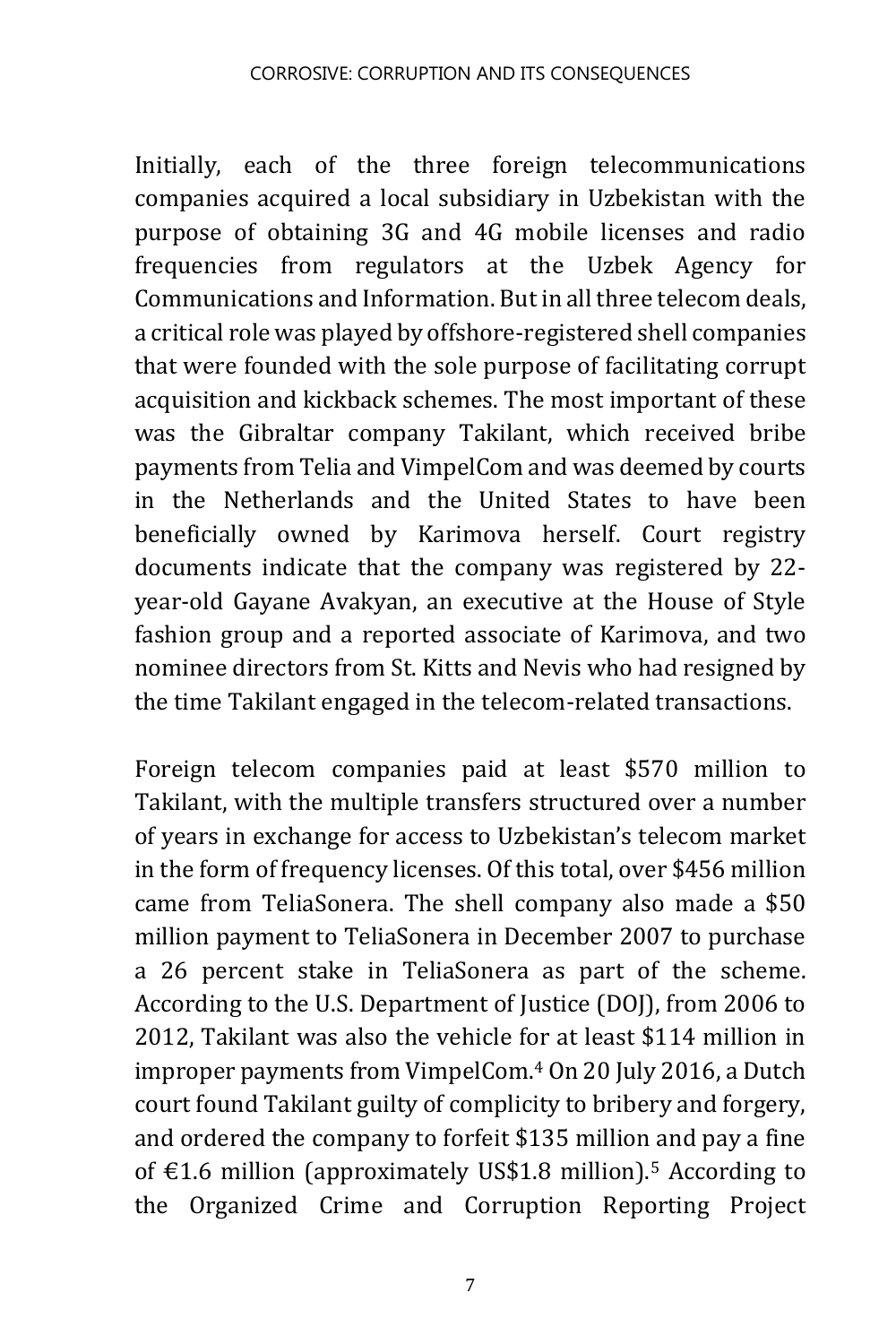(OCCRP), the shell company also served as a "holding company for other Karimova deals including those involving duty-free shops, clothing businesses, and pharmaceuticals."

Other shell companies used in these corruption schemes included Gibraltar-registered Swisdorn Limited and Expoline Limited, incorporated in Hong Kong, both of which were owned and directed by Rustam Madumarov, Karimova's boyfriend at the time.[3](#page-5-0) In the MTS case, Karimova and Akhmedov used three different shell companies, beneficially owned by Karimova, to funnel bribe payments via purchased stakes in MTS's Uzbekistani subsidiary, Uzdunrobita. Importantly, at the time of the 2016 settlement with VimpelCom, Dutch prosecutors announced that they would also target the "facilitators" of these corruption crimes and subsequently brought charges against VimpelCom's accountant for not reporting a series of suspicious transactions to the government's Financial Intelligence Unit.

These companies managed their transactions through a number of international banks, including Latvian banks Aizkraukles Banka (later renamed ABLV Bank) and Parex Banka (later renamed Citadele), and UK bank Standard Chartered. According to the U.S. DOJ, Karimova deposited around \$446 million of corrupt proceeds into these Latvian banks. In June 2015, U.S. prosecutors also filed a complaint with the U.S. District Court for the Southern District of New York to seize \$300 million from bank accounts in Ireland, Luxembourg and Belgium that were allegedly the proceeds of the corrupt payments made by MTS and VimpelCom. Swiss bank Lombard Odier, which serviced Karimova personally, has been scrutinized by international prosecutors and regulators for its role in enabling a number of illicit transactions. As part of a non-prosecution agreement with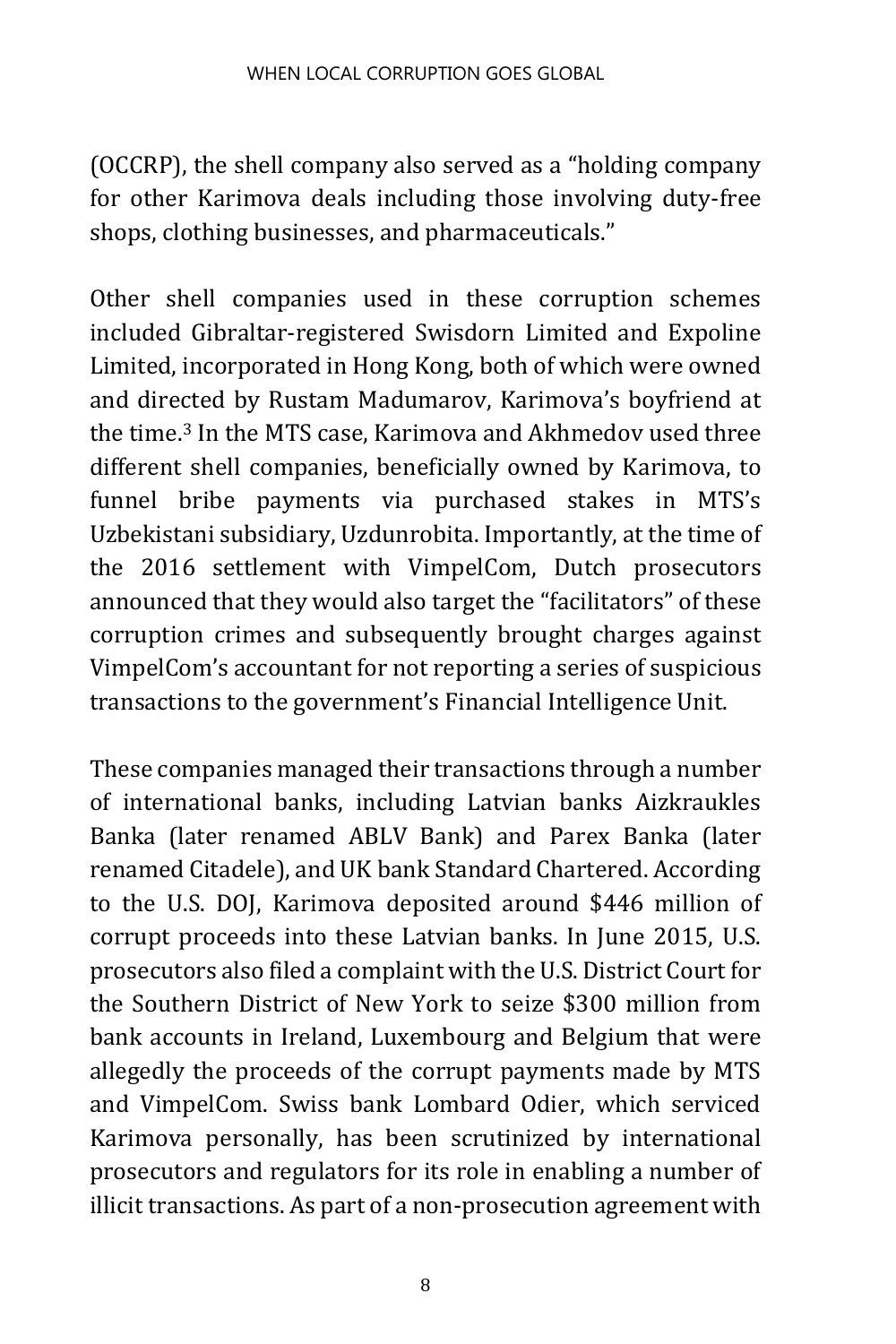the U.S. DOJ in 2015, the bank admitted to assisting U.S. clients "in concealing their assets and income by opening and maintaining accounts in the names of non-U.S. corporations, foundations, trusts or other entities."[6](#page-11-0)

Karimova's schemes began to unravel when two of her associates attempted to conduct transactions from her account with Lombard Odier on her instructions, but without proper paperwork. This triggered a Swiss investigation into the origins of these funds, which resulted in the freezing of 800 million Swiss Francs. The aftermath of the scandals further revealed that Karimova had accumulated an empire of luxury properties across the world, including in Paris, Geneva, the Gulf and Hong Kong. For example, the UK *Telegraph* revealed that Madumarov purchased—via offshore shell companies—four luxury properties worth over £17 million (approximately \$21 million) in the elite London areas of Mayfair and Belgravia. A French investigation opened in connection with the Swiss case revealed three properties in France purchased for a total  $\epsilon$ 61 million. In 2019, authorities agreed to auction these off and return the proceeds to the national budget of Uzbekistan.

#### **Lesson Two**

#### **Successful Global Cooperative Investigations**

Our second lesson is that the very global dimensions of Karimova's international corruption network gave multiple openings to investigators and journalists across several countries to delve into the structure and scope of her illicit activity network. Although the media environment in Uzbekistan remains closed and state-controlled, international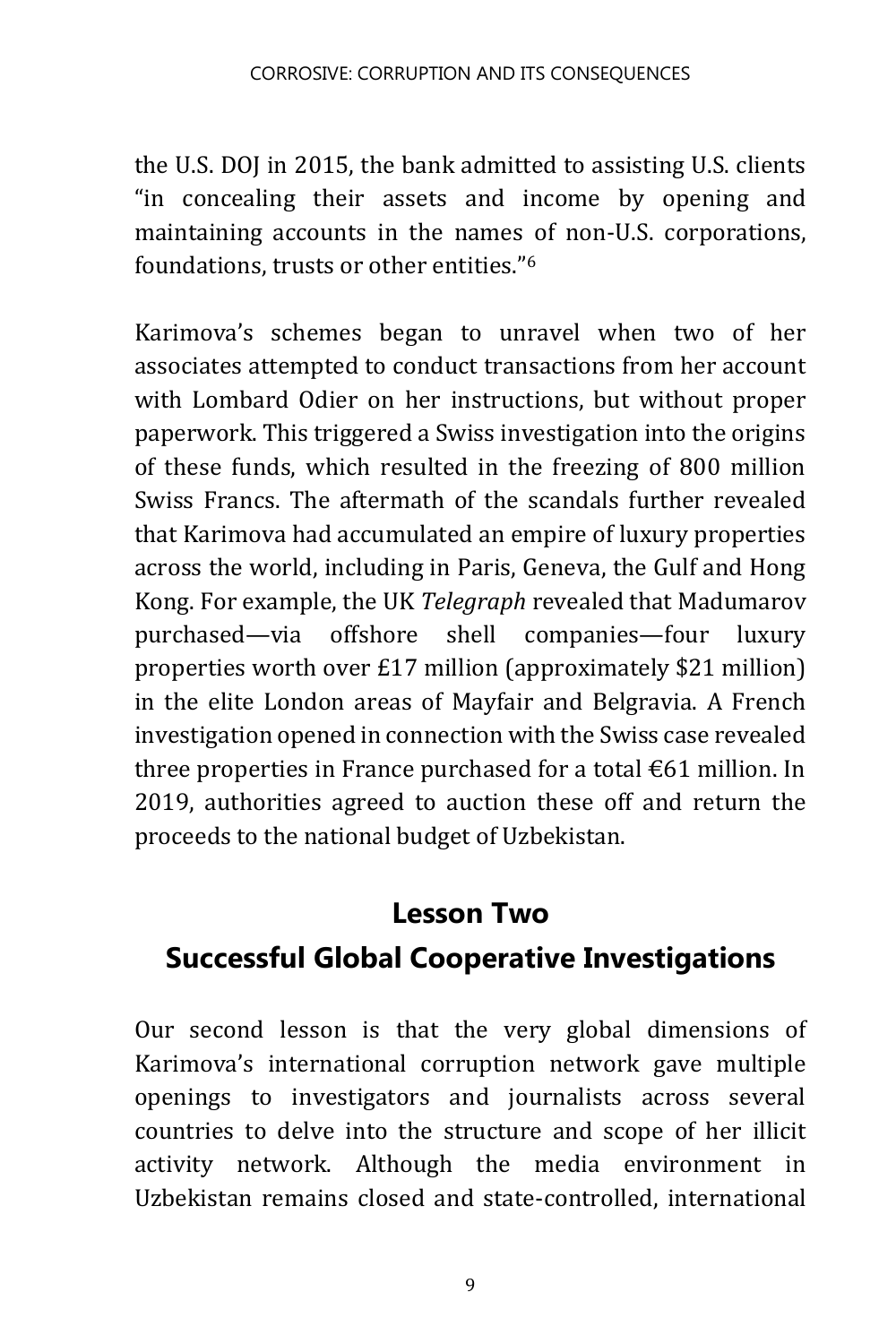journalists uncovered different overseas parts of the scheme, while the various jurisdictions used for money laundering and corruption prompted close international cooperation among state regulators and prosecutors in pursuit of a global settlement.

Even before reporting on the scandal emerged, Karimova's own cosmopolitan lifestyle and conspicuous consumption had attracted media scrutiny. Viewed by many as a possible successor to her father, Karimova had spent most of her adult life residing overseas, having married at the age of 19 to an Afghan-American businessman she divorced 13 years later. She officially served as counselor at Uzbekistan's mission to the United Nations in New York (2001 - 2003), counselor at Uzbekistan's embassy in Moscow (2003 - 2005), advisor to Uzbekistan's Minister of Foreign Affairs (2005 - 2008), Uzbekistan's permanent representative to the United Nations and international organizations in Geneva (2008 - 2010), and finally, the country's ambassador to Spain (2010 - 2012).

Widely feared and reviled in Uzbekistan, Karimova eagerly rubbed shoulders with world celebrities and elites, attended cultural events and film festivals, and presented herself as a philanthropist and cultural emissary. But Karimova's global profile also attracted the scrutiny of human rights organizations and activists who looked for points of leverage to attract attention to Uzbekistan's appalling human rights record. For example, these groups conducted a high-profile campaign in 2011 that canceled Karimova's scheduled appearance and collection exhibit at New York Fashion Week.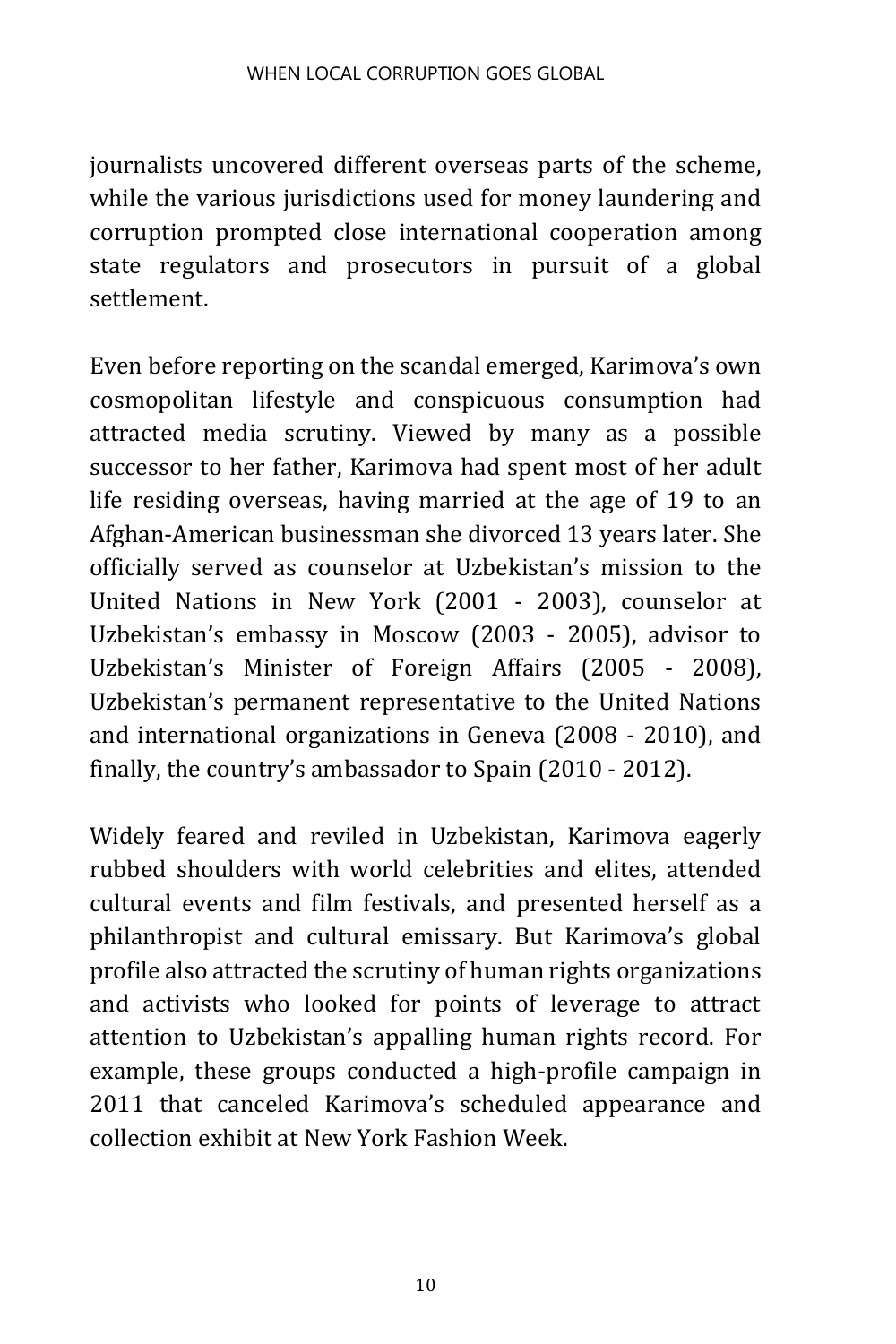Swedish media articles on Telia's investments in Uzbekistan had appeared in February 2008, and again in February 2010, in the newspaper *Svenska Dagblat*, raising questions about Telia's partnership with the mysterious Takilant and the shell company's possible ties to the Karimov family and associates. The most significant investigation in the telecom scandal occurred in 2012, when Swedish public broadcaster *Sveriges Television*'s prime investigative program, *Uppdrag Granskning,*  aired a four-part series in 2012, including one titled "TeliaSonera and the Dictator's Daughter" that revealed Telia's investments in Central Asia and spotlighted the possible involvement of Gulnara Karimova and her associates. The programs included dramatized testimony from two executives at Telia who witnessed the company's 2007 negotiations to enter Uzbekistan. The broadcasts generated widespread domestic and international attention, and just days after the final show, a Swedish prosecutor published internal memos showing that Telia leadership knew that their Uzbekistani partner was beneficially owned by Gulnara Karimova. In response, Telia commissioned an internal audit by the law firm Mannheimer Swartling, whose critical report precipitated the resignation of Telia's embattled CEO, Lars Nyberg, and the replacement of the entire board.

In the fall of 2012, a parallel inquiry was opened in Norway by the business newspaper *Dagens Næringsliv* into VimpelCom/Telenor's involvement with Takilant. No further government action was taken, but two years later, the revelations of specific transactions between VimpelCom and Takilant prompted a Norwegian Parliamentary hearing and forced resignation of Telenor's board chairman in 2015. Subsequent Swedish and Norwegian investigations provided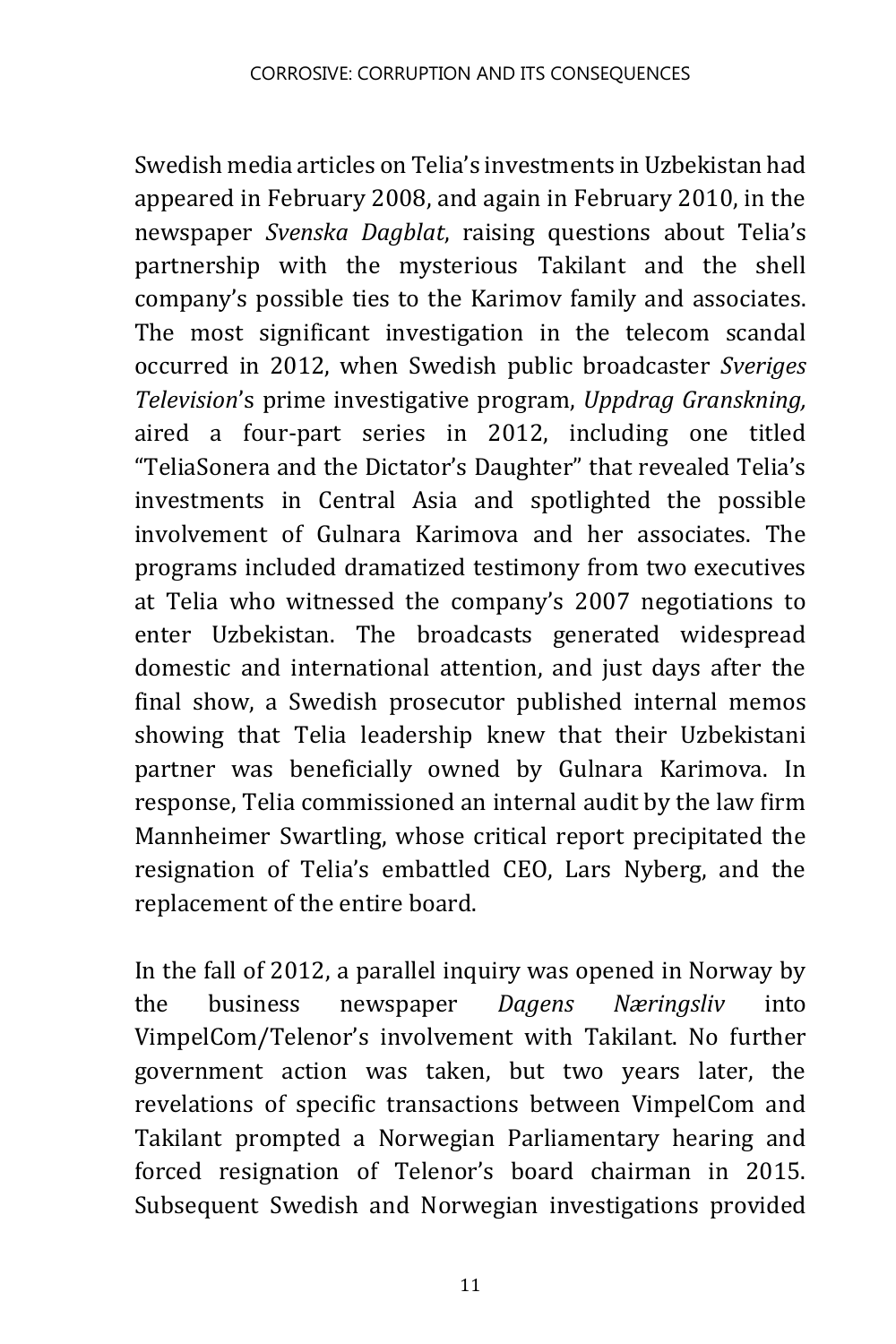more details on the prominent role played by shell companies, Takilant in particular. Importantly, journalists in TV and print readily shared information with one another and campaigned to have their respective editors and producers continue to cover the case  $6$ 

<span id="page-11-0"></span>Finally, a critical role in the unraveling of the scandal was played by the OCCRP, and especially by its regional editor in Sarajevo, Miranda Patrucic. Patrucic advised the Scandinavian investigative reporters on how to track down information about the telecommunications companies and their offshoreregistered subsidiaries. OCCRP also had information about Karimova's network of associates, whose profiles and shell companies matched the addresses of Takilant. On 25 March 2015, OCCRP published its own groundbreaking exposé of how Karimova controlled the telecom industry, accusing the Uzbekistani president's daughter of receiving \$1 billion worth of shares and payments from the three foreign telecommunications companies in exchange for her influence. OCCRP posted a key timeline of the TeliaSonera deal, as well as critical primary documents, including the registry documents of the various prominent shell companies in the scandal.

The global attention to these initial investigative documentaries and reports prompted government authorities to open or deepen their initial investigations. Following the *Uppdrag Granskning* televised series, the Swedish prosecution authority launched a preliminary corruption probe into Telia's license acquisition and contacted U.S. authorities. The Swedish investigation, in turn, also uncovered details of suspicious transactions involving the Netherlands-based VimpelCom, triggering further U.S. and Dutch investigations.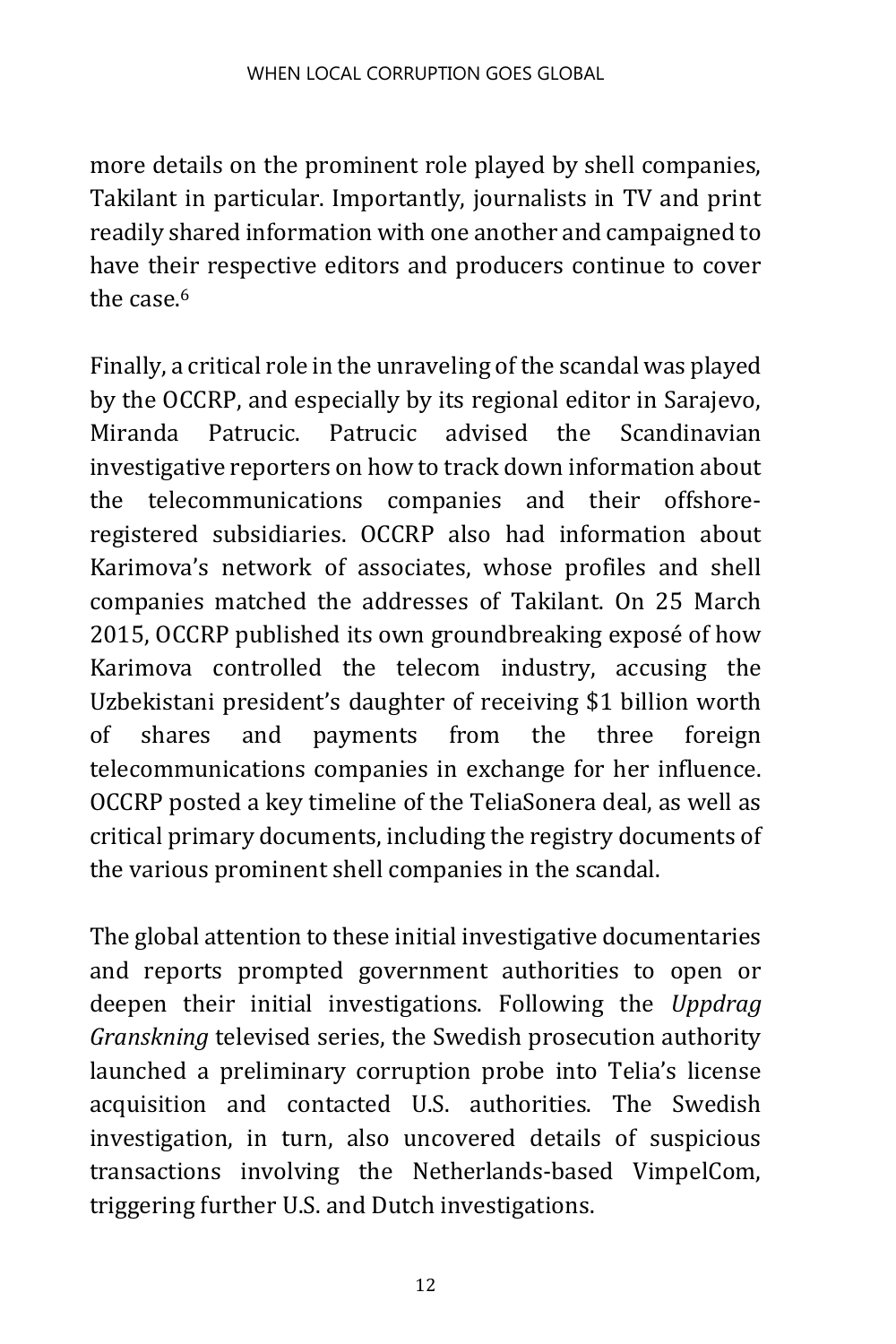The announced global settlement of the VimpelCom and Telia cases represented two of the highest ever under the FCPA and highlighted strong international cooperation and coordination. VimpelCom entered into a three-year deferred prosecution agreement with the DOJ. In related proceedings, VimpelCom settled with the U.S. Securities and Exchange Commission (SEC) and the Dutch Public Prosecution Service, Openbaar Ministrie (OM). As part of its global resolution, VimpelCom agreed to pay \$375 million in disgorgement and prejudgment interest (divided between the SEC and OM)—as well as \$230 million each to the DOJ and OM in criminal penalties—for a total resolution of more than \$835 million. The company also agreed to reform its compliance system and to retain a compliance monitor for three years. In addition, the DOJ filed a civil complaint with Swiss courts seeking the forfeiture of \$550 million of corrupt proceeds in Swiss bank accounts, noting previous requests for forfeitures from banks in Belgium, Ireland and Luxembourg. U.S. authorities first named Karimova as the implicated Uzbekistani government official in April 2016 at a federal court hearing in Manhattan when prosecutors maintained that Karimova and her associates had failed to turn over \$500 million held in Swiss banks as part of a money laundering investigation.

The Telia global settlement involved U.S., Dutch and Swedish authorities. Telia agreed to pay a \$548.6 million criminal penalty to the DOJ, and further, \$457 million to the SEC in disgorgement of profits and prejudgment interest, with the SEC agreeing to credit up to half of that amount if it was paid to the Swedish Prosecution Authority or OM. Telia also agreed to pay a \$274 million criminal penalty to the Dutch authorities. In addition to the authorities in the three countries mentioned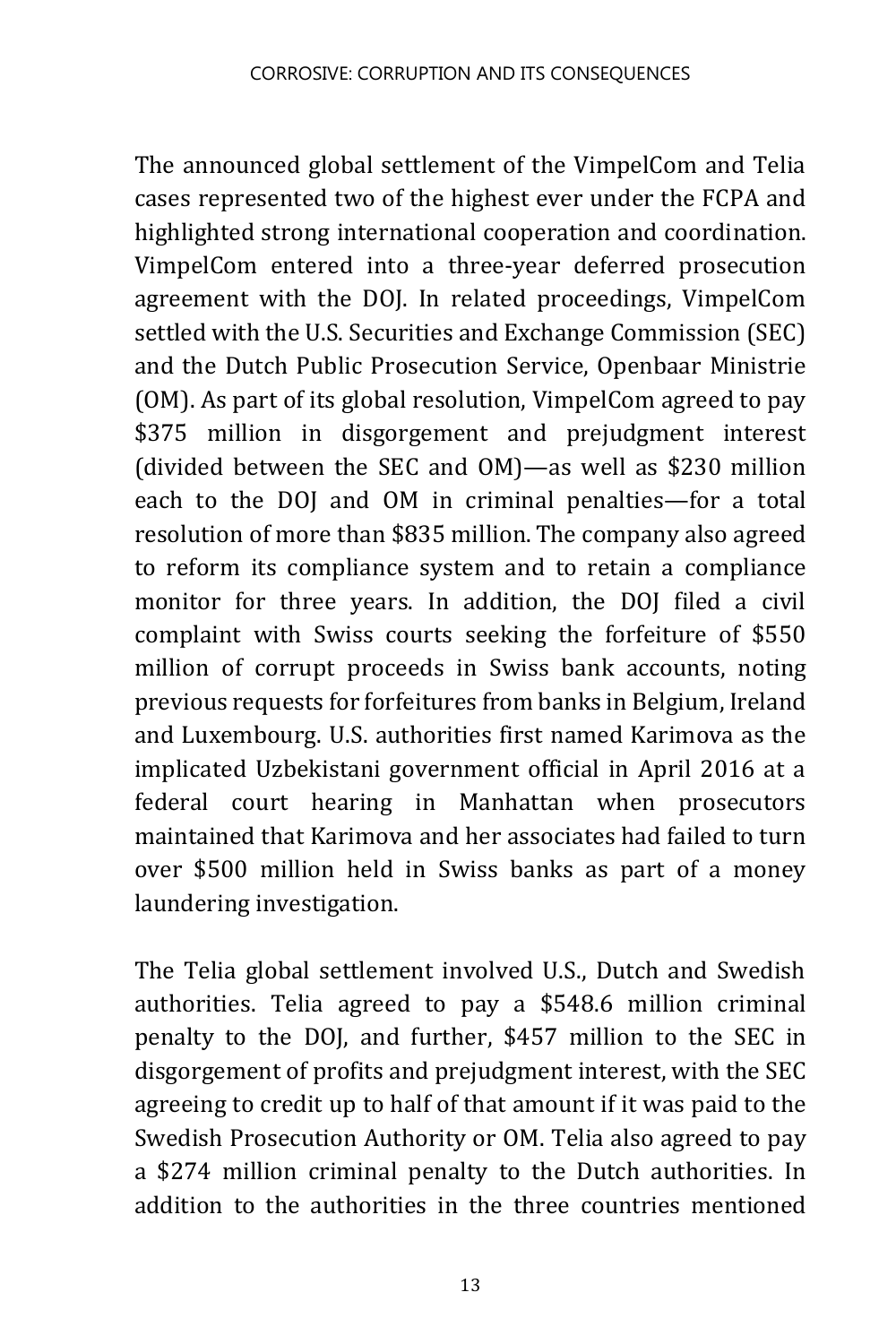above, prosecutors in the Telia and MTS cases credited authorities from the following jurisdictions for their "valuable assistance": Austria, Belgium, Cyprus, France, Ireland, Latvia, Luxembourg, Norway, Switzerland, the Isle of Man and the United Kingdom.

## **Lesson Three How the Global Boomeranged on the Local**

The final lesson of the telecom cases concerns how the global coverage affected local politics back in Uzbekistan. Despite her seemingly untouchable status, Gulnara's international negative press proved deeply embarrassing to the Uzbekistani government—and her father, the president—and empowered her domestic political opponents. According to one insider account, the head of Uzbekistan's feared National Security Services (SNB) showed Islam Karimov—her father and the president—a dossier of Karimova's alleged criminal activities and negative press reports. That apparently led Karimov to authorize domestic prosecution against his daughter. The contents of the dossier were then leaked in an apparent attempt to shield Karimov himself from his daughter's scandals.

The campaign against her at home gathered momentum in the fall of 2013, in the aftermath of the Telia reports. Karimova was removed from her ambassadorship to Spain, which also stripped her of diplomatic immunity. In October 2013, Uzbekistani regulators shut down the Uzbekistani television stations owned by her holding company and froze the company's assets. Within a month, Uzbekistani prosecutors opened a financial crimes investigation into her main charity,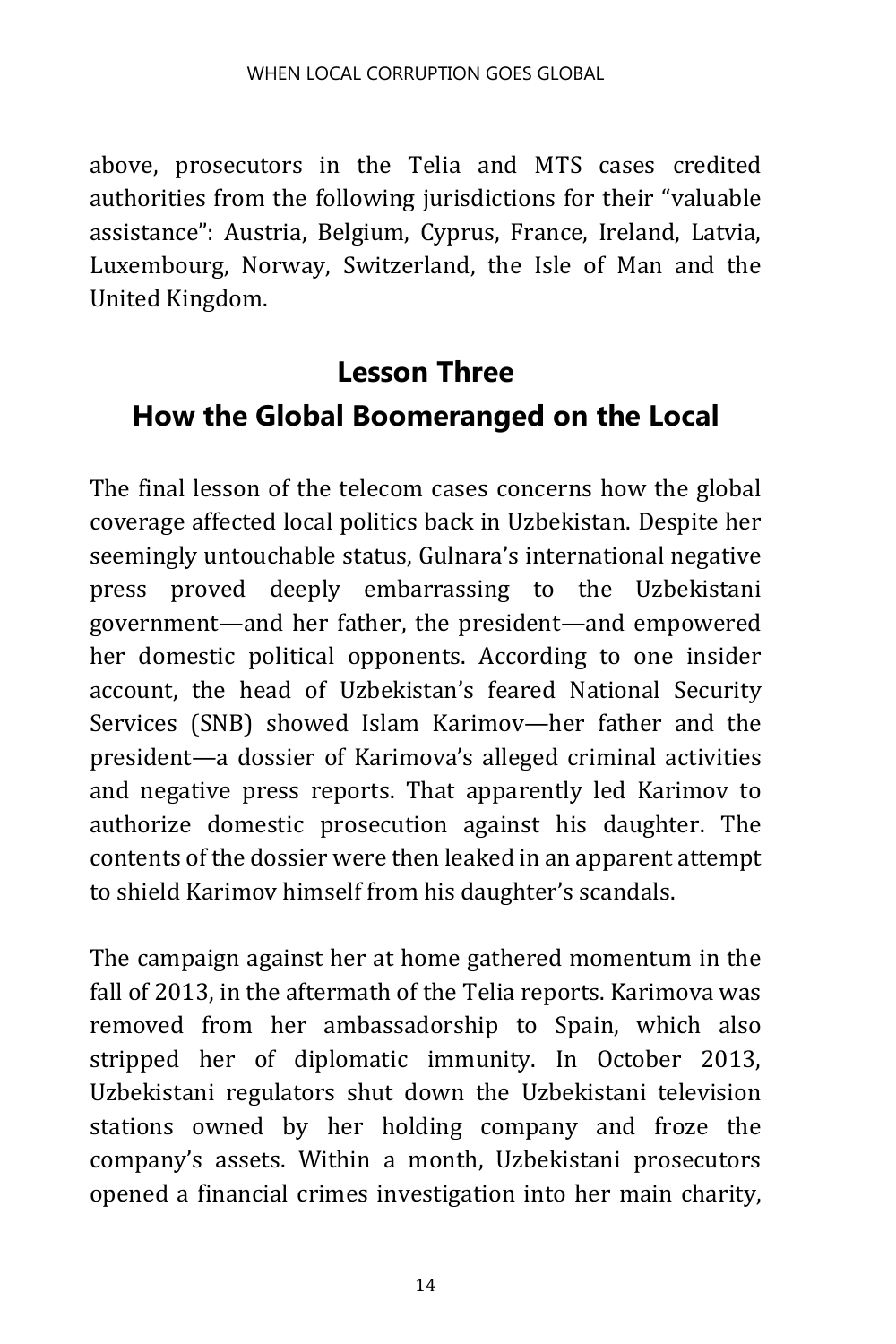while a network of businesses and boutiques owned by Karimova were also shuttered.

But most dramatically, having returned to Uzbekistan's capital, Tashkent, in February 2014, Karimova was placed under house arrest, along with her daughter. Her home was searched by Uzbekistani security services. Karimova's popular Twitter account went completely silent soon after. A BBC correspondent a few weeks later claimed to have received a smuggled letter from Karimova that complained of poor treatment and lamented the state of the legal institutions in the country. Her boyfriend, Madumarov, was also arrested, along with Gayane Avakyan, the nominal Takilant owner. Both were sentenced to six-year terms for financial crimes in July 2014.

In a particularly bizarre twist, after international prosecutors had taken steps to freeze Karimova's assets worldwide, the Uzbek Minister of Justice in December 2015 wrote a letter to a U.S. federal district court judge requesting that Karimova's frozen assets be returned to Uzbekistan, given that the funds were the results "of an organized criminal group accepting bribes from telecommunications companies and transferring them to overseas bank accounts." The letter argued that Uzbekistan was clearly "an injured party because its officials were the subject of the bribes at issue." In April 2016, the question of the status of the frozen accounts was moved into direct bilateral settlement talks between Uzbekistani and American authorities, but remains unresolved.

Back in Uzbekistan, following her father's death in September 2016, Karimova was sentenced to 10 years in prison in 2017 on fraud and money laundering charges. In 2018, her jail sentence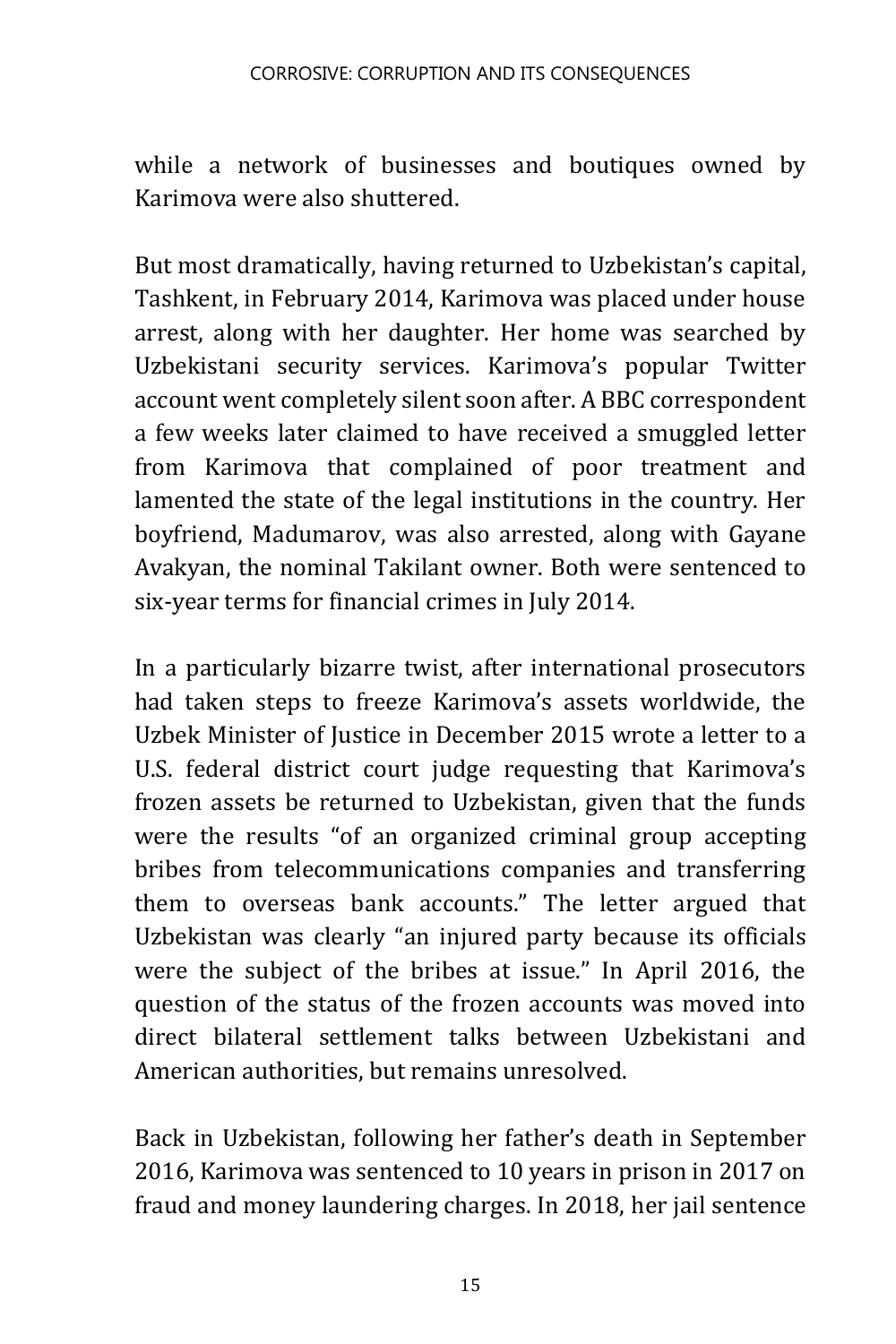was commuted to five years of house arrest, but apparently, she was ordered back in jail in 2019 for violating the terms of her house arrest. In June 2019, in a dramatic public plea posted via Instagram by her daughter, Karimova asked President Shavkat Mirziyoyev for clemency. She expressed regret for her actions, noted that \$1.2 billion of her funds had been returned to the state budget, and declared that she had instructed her lawyers to end litigation on her behalf over another \$686 million in her overseas bank accounts.

### **Conclusion: All Large-Scale Corruption is Global**

In one final twist, in a February 2019 decision that widely dismayed transparency advocates, a Stockholm district court acquitted Telia's embattled former CEO, Lars Nyberg, and two of his former colleagues on individual charges of bribery. Even though the telecom executives admitted that they had approved the payments of hundreds of millions of dollars to Takilant, which were linked to the president's daughter, the court found that the prosecution did not clearly establish that the money was targeted to an official in the telecom sector, as narrowly required by the Swedish law applicable at the time. In contrast, U.S. authorities had clearly accepted that despite lacking an actual relevant position in public service, Karimova influenced the "governmental body that regulated the telecom sector" and was charged with conspiracy to launder funds that arose from these corrupt payments to intermediaries.

Despite the Swedish court decision, the experiences of the international telecom companies in Uzbekistan reveal how difficult it is for companies to maintain secrecy over questionable payments and corruption schemes, even in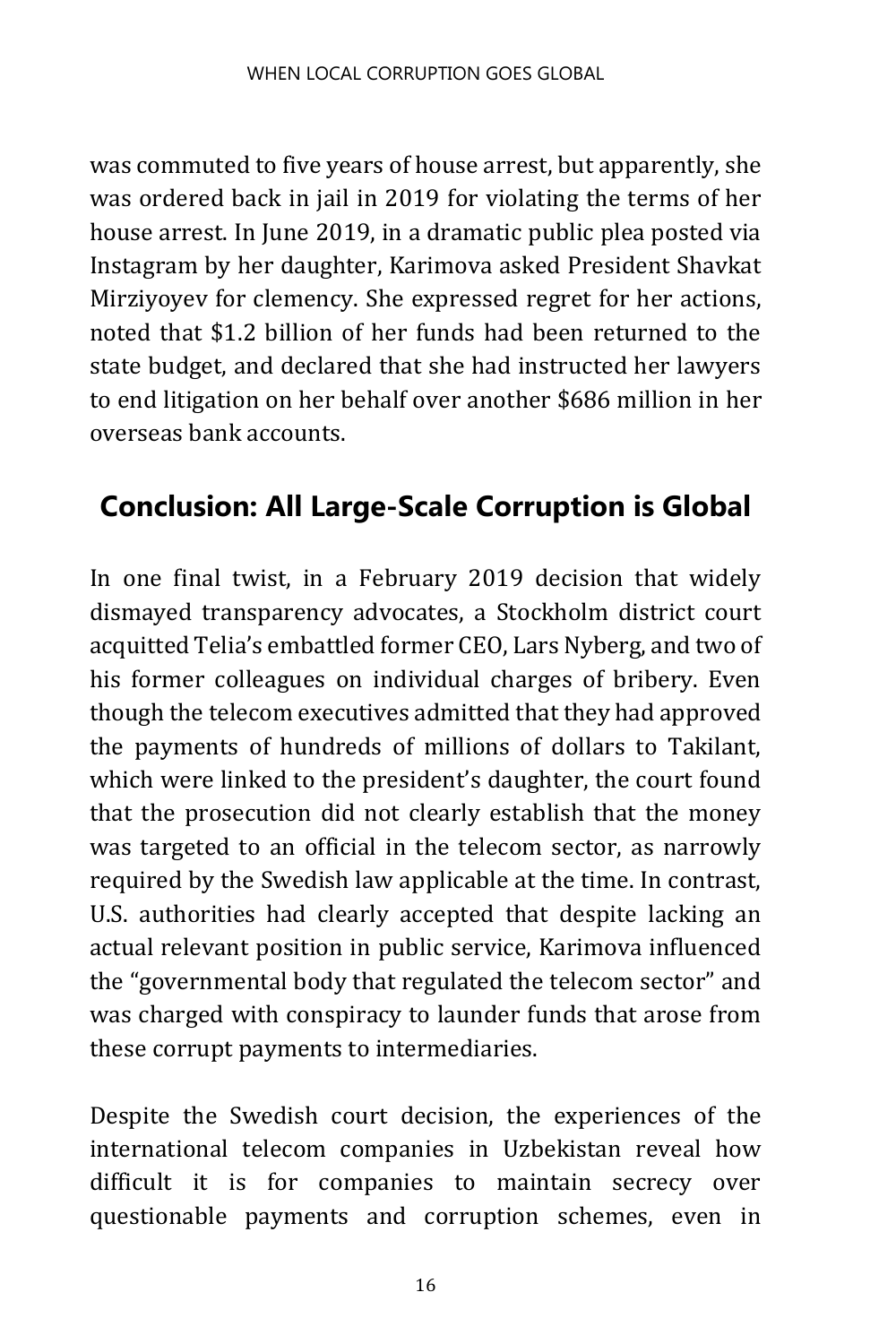relatively closed societies. VimpelCom, TeliaSonera and MTS all determined that in some manner, dealing with Karimova was unavoidable given the prevailing state of Uzbekistani politics, but they had not adequately understood how vulnerable their supposedly secret dealings with Karimova actually were due to her global networks and the fact that she was of intense interest to international media and activists. Grand corruption on the scale of what happened in Uzbekistan always involves multiple actors and complex networks of international enablers.

Whether the settlements paid by Telia, MTS and VimpelCom will serve to deter other companies from participating in such payoff schemes remains to be seen, but it should, at the very least, highlight just how severe the global risks can be of deciding to pay off politically connected elites in even the most seemingly closed and far-off countries.

### **About the Author**

Dr. Alexander Cooley is the Claire Tow Professor of Political Science at Barnard College and Director of Columbia University's Harriman Institute for the study of Russia, Eurasia and Eastern Europe. His research examines the impact of external actors on the sovereignty and governance of the post-Soviet states. His books include *Great Games, Local Rules: The New Great Power Contest in Central Asia* (Oxford 2012)*, Ranking the World: Grading States as Tool of Global Governance*  (Cambridge 2015, with Jack Snyder), and *Dictators without Borders: Power and Money in Central Asia* (Yale 2017, with John Heathershaw).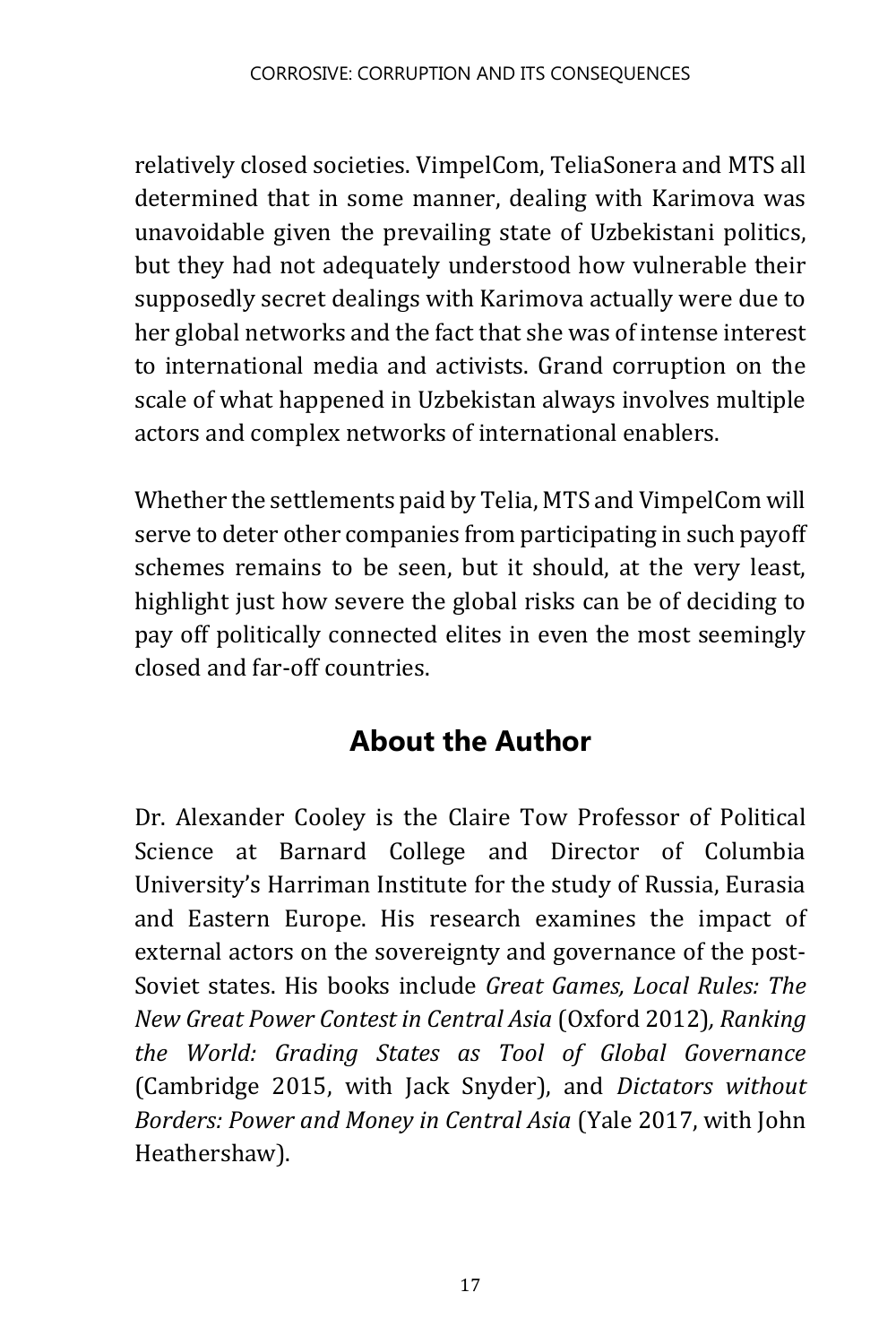## **References**

#### **When Local Corruption Goes Global: The Internationalization of Uzbekistan's Telecommunications Bribery Scandals**

- <sup>1</sup> U.S. District Court for the Southern District of New York. "Indictment, *United States v. Gulnara Karimova and Bekhzod Akhmedov*." [https://www.justice.gov/usao-sdny/press-release/file/1141751/downloa](https://www.justice.gov/usao-sdny/press-release/file/1141751/download)d
- <sup>2</sup> U.S. Department of Justice. "Mobile Telesystems PJSC and Its Uzbek Subsidiary Enter into Resolutions of \$850 Million with the Department of Justice for Paying Bribes in Uzbekistan." 7 March 2019.
- <sup>3</sup> International State Crime Initiative. "A Dance with the Cobra: Confronting Grand Corruption in Uzbekistan." [http://statecrime.org/data/2017/08/Full-Report](http://statecrime.org/data/2017/08/Full-Report-with-Executive-Summary.pdf)[with-Executive-Summary.pd](http://statecrime.org/data/2017/08/Full-Report-with-Executive-Summary.pdf)f
- <sup>4</sup> U.S. District Court for the Southern District of New York. "Complaint, *U.S. v. VimpelCom Ltd.*" 18 February 2016, [https://www.sec.gov/litigation/complaints/2016/comp-pr2016-34.pd](https://www.sec.gov/litigation/complaints/2016/comp-pr2016-34.pdf)f.
- <sup>5</sup> Van Gornigen, Elco. "Takilant Found Guilty of Taking Bribes from Telia, Vimpelcom." *Bloomberg,* 20 July 2016, [https://www.bloomberg.com/news/articles/2016-07-20/takilant-found-guilty](https://www.bloomberg.com/news/articles/2016-07-20/takilant-found-guilty-of-accepting-bribes-from-telia-vimpelcom)[of-accepting-bribes-from-telia-vimpelcom](https://www.bloomberg.com/news/articles/2016-07-20/takilant-found-guilty-of-accepting-bribes-from-telia-vimpelcom)
- <sup>6</sup> Ester Pollack and Sigurd Allern. "Disclosure of Scandinavian telecom companies' corruption in Uzbekistan: The role of investigative journalists." *European Journal of Communication* 33, no. 1 (2018): 73-88.

#### **Bribery and Corruption: Not the Same Thing**

- <sup>1</sup> Etzioni-Halevy, Eva. 2002. "Exchanging Material Benefits for Political Support: A Comparative Analysis." Ch. 14 (pp. 233-248) in Arnold J. Heidenheimer and Michael Johnston (eds.), *Political Corruption: Concepts and Contexts.* New Brunswick, NJ: Transaction Publishers.
- <sup>2</sup> Thompson, Dennis F. 2018. "Theories of Institutional Corruption." *Annual Review of Political Science* 21: 26.1–26.19. https://www.annualreviews.org/doi/pdf/10.1146/annurev-polisci-120117- 110316 (Viewed 13 May 2019).